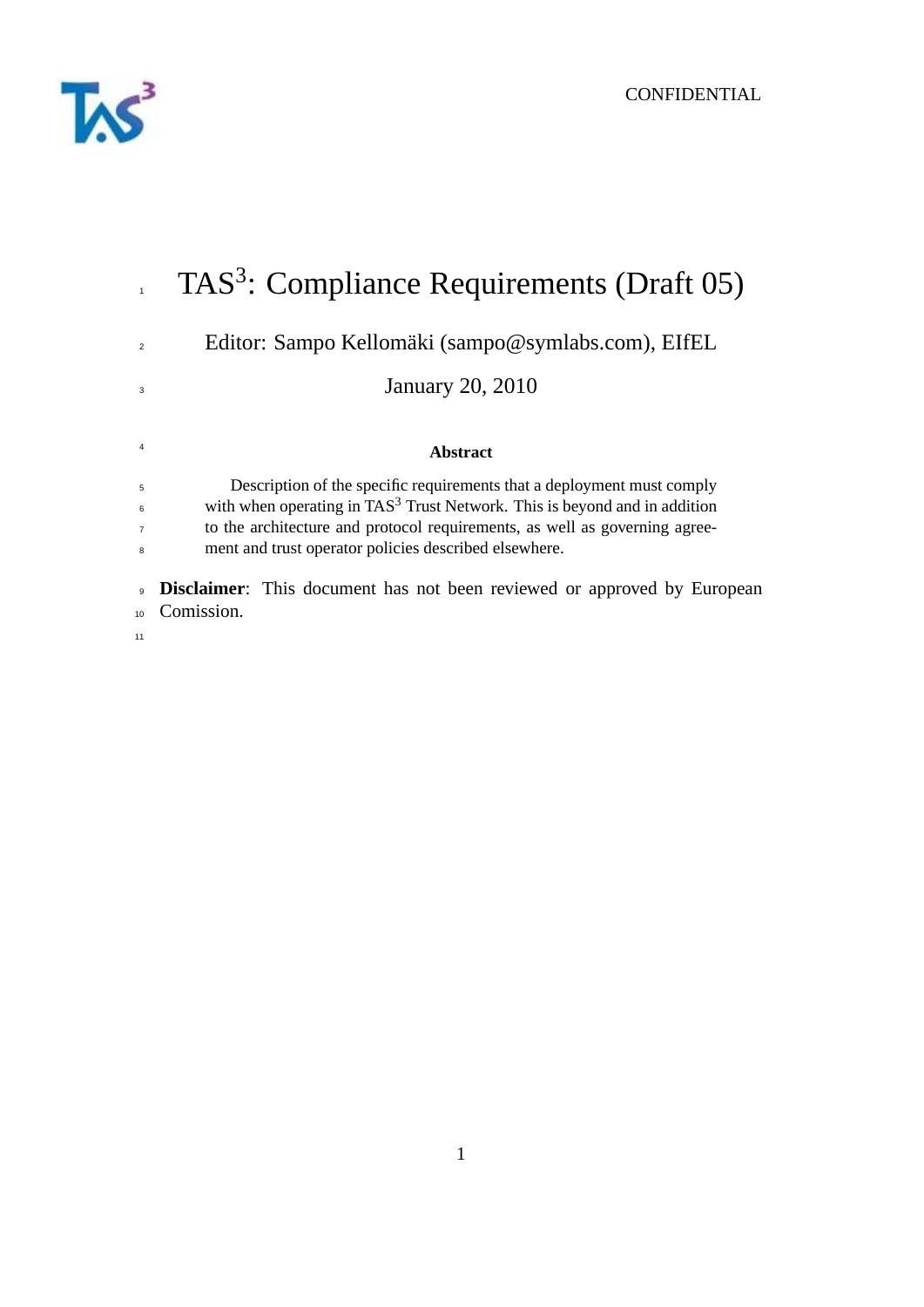# **Contents**

|    | $\mathbf 1$ | <b>Introduction</b> |                                                                |                |
|----|-------------|---------------------|----------------------------------------------------------------|----------------|
|    | 2           |                     | <b>Compliance Requirements</b>                                 | 3              |
| 15 |             | 2.1                 |                                                                | 3              |
| 16 |             | 2.2                 |                                                                | $\overline{4}$ |
| 17 |             |                     | Legal and Contractual Compliance Requirements<br>2.2.1         | $\overline{4}$ |
| 18 |             |                     | General Technical Compliance Requirements<br>2.2.2             | 5              |
| 19 |             | 2.3                 | Compliance Requirements for Governing Agreements               | 8              |
| 20 |             | 2.4                 | Compliance Requirements for Trust Guarantors                   | 9              |
| 21 |             | 2.5                 | Compliance Requirements for Service Providers                  | 9              |
| 22 |             | 2.6                 | Compliance Requirements for Service Requesters                 | 10             |
| 23 |             | 2.7                 | Compliance Requirements for Databases Storing PII              | 11             |
| 24 |             | 2.8                 | General Compliance Requirements for Trusted Third Parties      | 11             |
| 25 |             | 2.9                 | Compliance Requirements for Identity Provider                  | 11             |
| 26 |             |                     | 2.10 Compliance Requirements for Discovery Providers           | 12             |
| 27 |             |                     | 2.11 Compliance Requirements for Trust and Reputation Provider | 12             |
| 28 |             |                     | 2.12 Compliance Requirements for Audit Provider                | 12             |
| 29 |             |                     |                                                                | 12             |
| 30 | 3           |                     | <b>Future Work</b>                                             | 13             |

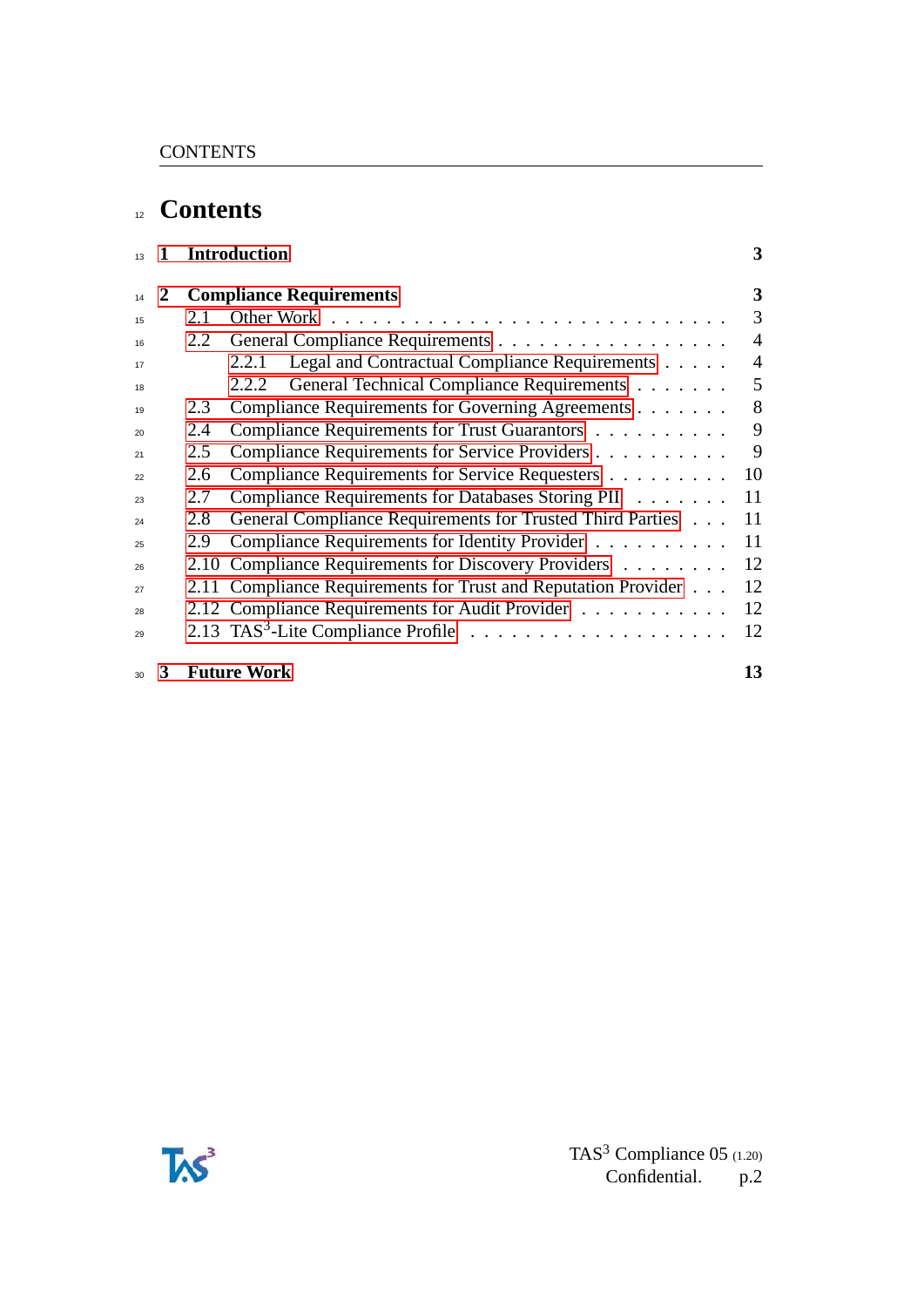# <span id="page-2-0"></span>**1 Introduction**

 $\frac{32}{2}$  This document describes the TAS<sup>3</sup> Compliance Requirements for Deployments in a normative and prescriptive way. Any deployment claiming "TAS<sup>3</sup>" compliance 34 MUST abide by this document as well as [\[TAS3ARCH\]](#page-12-1), and [\[TAS3PROTO\]](#page-12-2). A deployment usually has to satisfy, as well, requirements of the Trust Guarantor's, see [\[TAS3GLOS\]](#page-12-3), Governance Agreement and certification procedures, some of <sup>37</sup> which concern the software implementation and others the organizational proper-38 ties. Use of TAS<sup>3</sup> Brand is governed by a separate TAS<sup>3</sup> Brand Agreement.

 This document uses the keywords (e.g. MUST, SHOULD) of [\[RFC2119\]](#page-15-0). All text is normative unless expressly identified as non-normative. Prose and spec- ification has precedence over examples. In general the examples should not be assumed normative unless no normative specification for the subject matter is available.

 This architecture, and related documents are copyrighted works of TAS<sup>3</sup> Con- sortium, as dated. All Rights Reserved. This architecture, and related documents, are versioned and subject to change without notice. No warranty or guarantee is given. This architecture, and related specifications can be implemented on Roy- alty Free terms by anyone. However, no warranty regarding IPR infringement is given. For further details, please see [\[TAS3CONSOAGMT\]](#page-13-0).

50 For a partner to operate in a TAS<sup>3</sup> Trust Network, it must comply with certain software and protocol requirements described in [\[TAS3ARCH\]](#page-12-1) and [\[TAS3PROTO\]](#page-12-2). However such software can often be configured in a variety of ways. This document incorporates by reference all the requirement described by the above documents, and then adds deployment and configuration specific re-quirements.

 In addition to the present document, the Trust Guarantor of your Trust Net- work may have published additional policies and requirements. The Governing Agreement of the Trust Network can also specify more requirements.

<sub>59</sub> Many compliance requirements that a Trust Guarantor will likely enforce to its Trust Network are described in the Identity Assurance Framework [\[IAF\]](#page-13-1).

# <span id="page-2-1"></span>**2 Compliance Requirements**

#### <span id="page-2-2"></span>**2.1 Other Work**

 $63 \qquad \bullet$  [\[SAML2conf\]](#page-14-0)

• [**?**]

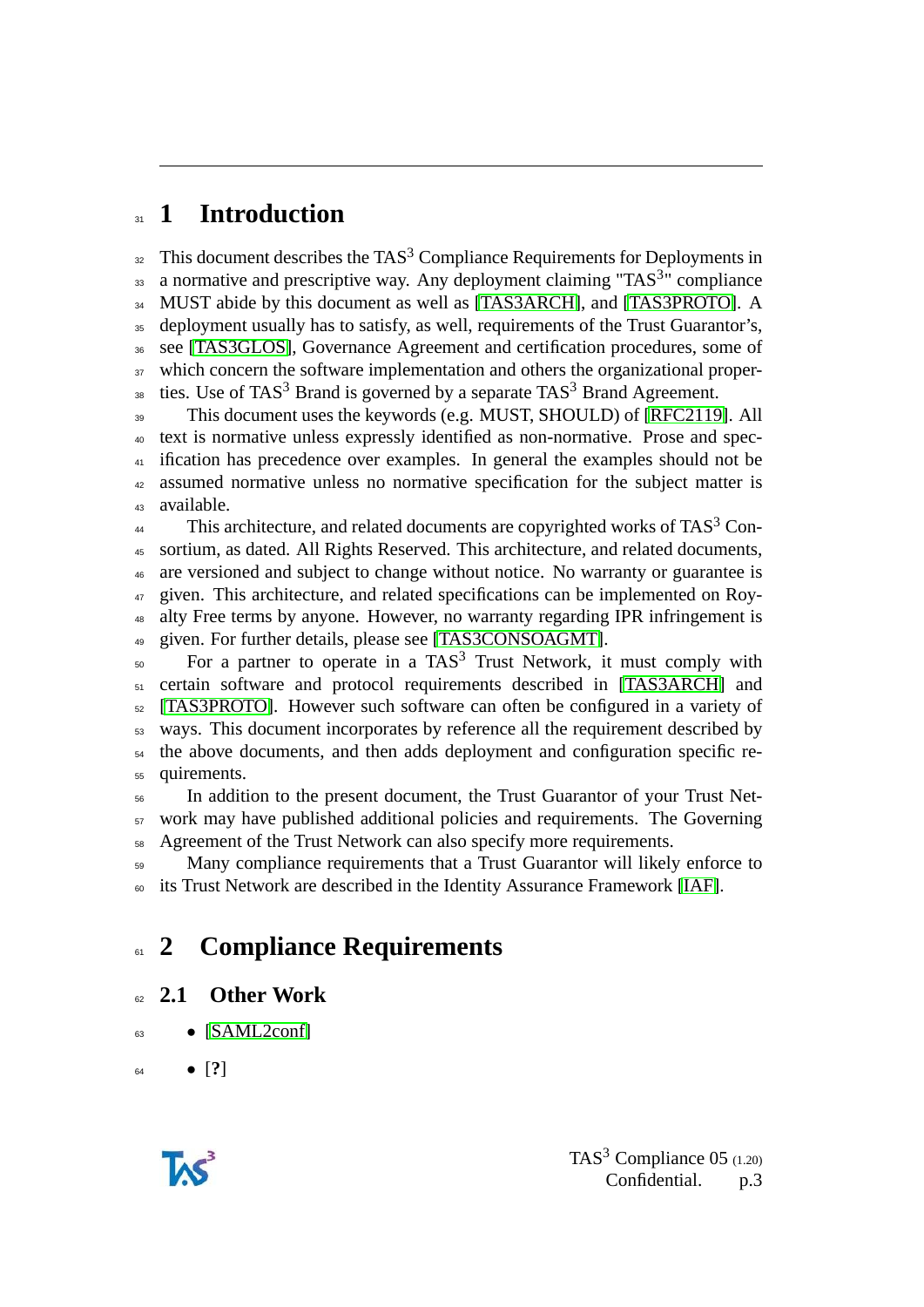<span id="page-3-1"></span><span id="page-3-0"></span>

| 65                   | <b>General Compliance Requirements</b><br>2,2                                                                                                                                                                                                                                                                           |
|----------------------|-------------------------------------------------------------------------------------------------------------------------------------------------------------------------------------------------------------------------------------------------------------------------------------------------------------------------|
| 66                   | <b>Legal and Contractual Compliance Requirements</b><br>2.2.1                                                                                                                                                                                                                                                           |
| 67<br>68             | <b>CR21-Lawful</b> All legal requirements MUST be satisfied. Members MUST op-<br>erate within the law.                                                                                                                                                                                                                  |
| 69                   | <b>CR22-Arch</b> All normative requirements of [TAS3ARCH] MUST be satisfied.                                                                                                                                                                                                                                            |
| 70                   | <b>CR23-Proto</b> All normative requirements of [TAS3PROTO] MUST be satisfied.                                                                                                                                                                                                                                          |
| 71<br>72<br>73<br>74 | <b>CR24-File</b> Each member MUST be registered on the file at the Trust Guarantor.<br>The filing MUST include details appropriate for the jurisdiction to identify<br>the entity to the extent needed to raise a law suit and/or coordinate investi-<br>gation with the tax authorities. Typically this means at least |
| 75                   | a. Entity name                                                                                                                                                                                                                                                                                                          |
| 76                   | b. Address                                                                                                                                                                                                                                                                                                              |
| 77                   | c. Company registration or VAT number                                                                                                                                                                                                                                                                                   |
| 78<br>79             | d. Version of Governance Agreement signed and date signed (Req. D1.2-<br>6.13-Contract)                                                                                                                                                                                                                                 |
| 80<br>81             | Whenever this information changes, the member MUST prompty inform<br>the Trust Guarantor.                                                                                                                                                                                                                               |
| 82<br>83<br>84<br>85 | <b>CR25-Policy</b> Each member MUST conspiciously publish a Privacy Policy and<br>Terms of Use for their services on the internet. Member must make avail-<br>able a registry description and offer consultation, rectification, and/or re-<br>moval of PII.                                                            |
| 86                   | The Policy and the Terms MUST address at least                                                                                                                                                                                                                                                                          |
| 87                   | a. Entity name and contact for inquiries                                                                                                                                                                                                                                                                                |
| 88                   | b. Data retention policy                                                                                                                                                                                                                                                                                                |
| 89<br>90             | c. How is User identified (database keys, properties,<br>such as<br>pseudonymity, of identifier, etc.)                                                                                                                                                                                                                  |
| 91                   | d. With whom data is exchanged and why                                                                                                                                                                                                                                                                                  |
| 92<br>93             | e. Whether the policy may change and how existing customers are han-<br>dled upon the change.                                                                                                                                                                                                                           |
| 94                   | A member MUST adhere to its own Policy and Terms.                                                                                                                                                                                                                                                                       |

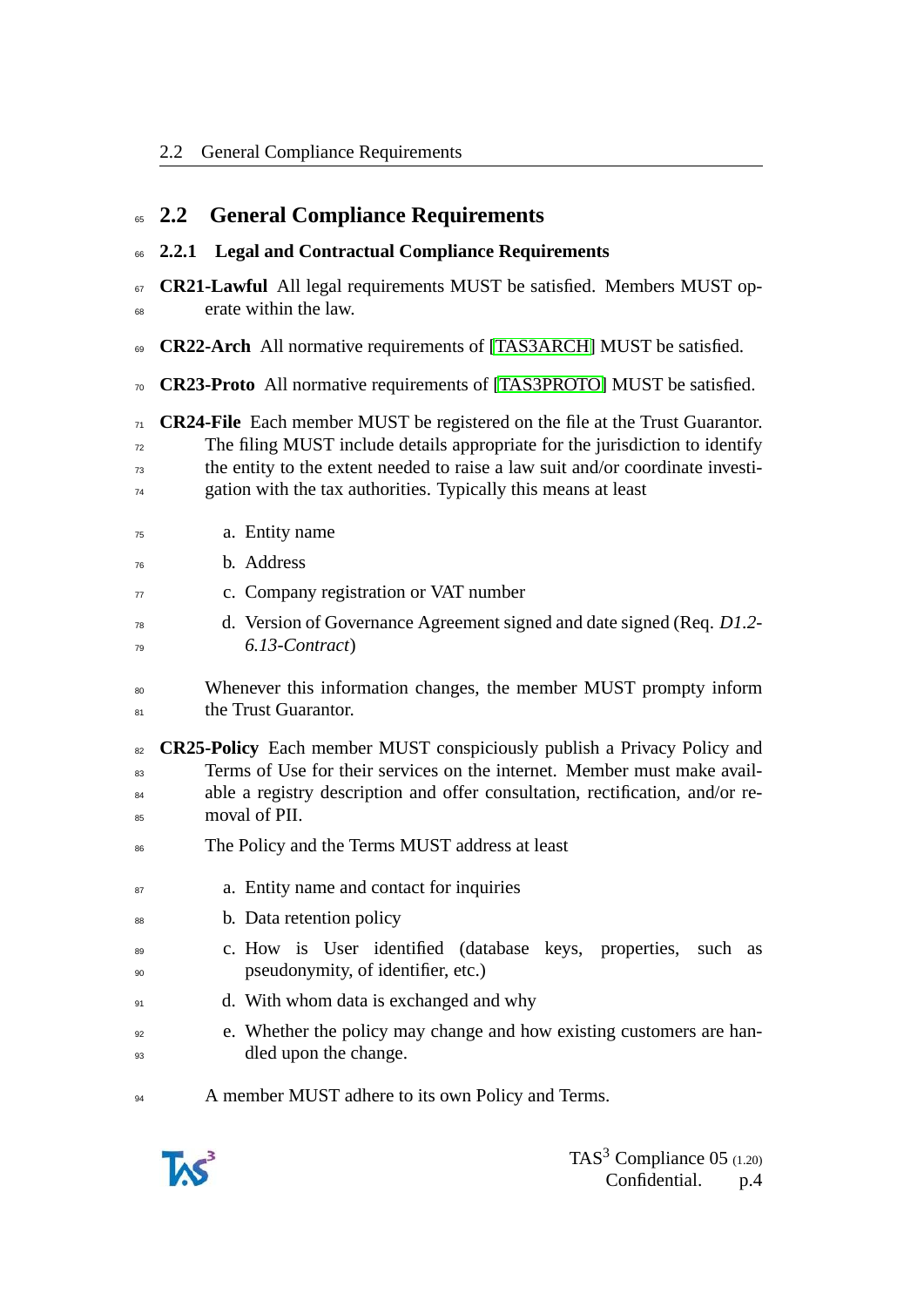#### <span id="page-4-0"></span>**2.2.2 General Technical Compliance Requirements**

 **CR26-SSL** All transactions that have monetary value or pass authentication cre- dentials MUST run over encrypted (e.g. TLSv1, SSL or VPN) or phys-<sup>98</sup> ically secure network connections. Alternately the payload itself may be encrypted to similar strength, e.g. using [\[XMLENC\]](#page-14-1).

 For a network to be considered secure, it must achieve a security level equiv-101 alent to using any of the following cipher suites (assuming safe and sound key management practises):

- a. DSA1024-SHA1-AES128-CBC
- b. TLS\_RSA\_WITH\_AES\_128\_CBC\_SHA

 This compliance requirement satisfies Reqs. *D1.2-2.21-DataProtLaw* and *D1.2-6.11-Confid*.

- **CR27-Sig** All digital signatures MUST achieve at least the security level equiv- alent to using any of the following cipher suites (assuming safe and sound key management practises):
- **a.** RSA1024-SHA1
- **b.** DSA1024-SHA1
- 112 See threat T141-AltSig.

 **CR28-Vfy** When data is signed, the intended recipient (see Audience) MUST verify the signature and MUST reject the operation if the verification fails. 115 Verification of the signature MUST include in addition to the actual crypto operations, establishing that the signature was generated by the claimed trusted source.

- For each verification, whether failed or successful, audit trail items MUST be generated, documenting at least
- a. Signed data or its message digest (e.g. SHA1)
- <sup>121</sup> b. Who signed and how his trustworthiness was established
- c. Date of signature and vertification and the credibility of both
- d. Outcome of the verification
- e. In case of verification failure due to failed message digest, the input to the message digest function

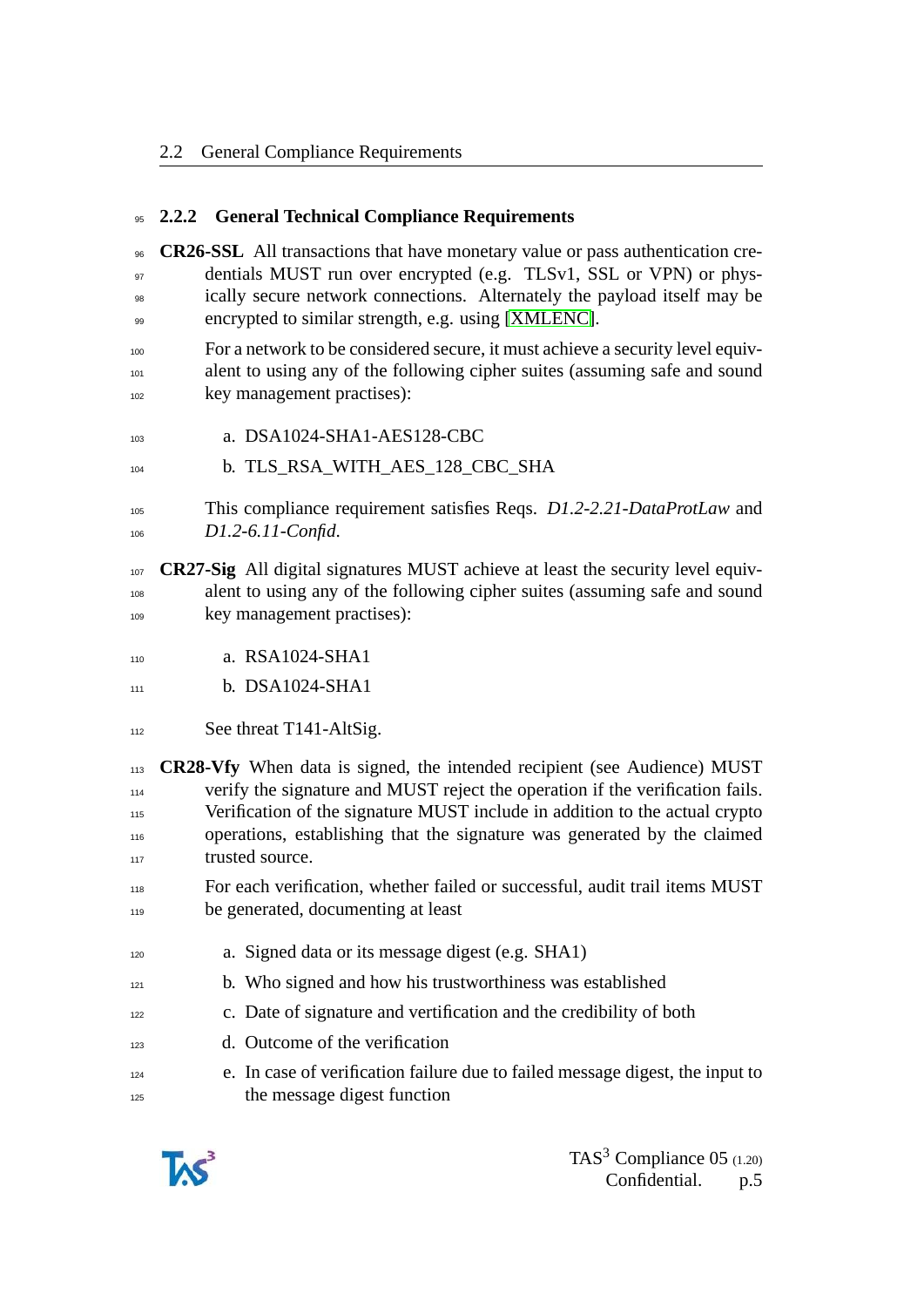| 126<br>127 | f. In case of verification failure due to failed public key crypto operation,<br>the input to the operation (e.g. the message digest of the signed data). |
|------------|-----------------------------------------------------------------------------------------------------------------------------------------------------------|
| 128        | See threat T141-AltSig.                                                                                                                                   |
| 129        | <b>CR29-Revoc</b> Whenever long lived or revocable credentials are used (e.g. public                                                                      |
| 130        | key in signature verification), a revocation list or online status service (e.g.                                                                          |
| 131        | OCSP) SHOULD be consulted. If credential is SAML assertion, then long                                                                                     |
| 132<br>133 | lived means more than 60 seconds. The revocation check SHOULD be done<br>using Assertion Query Profile described in [SAML2prof].                          |
| 134        | The result MAY be cached for efficiency for duration indicated in rele-                                                                                   |
| 135        | vant protocol and architecture specifications, but lacking clear indication,                                                                              |
| 136        | it should not be cached for longer than risk assessment dictates (if you are                                                                              |
| 137        | confused, do not cache for more than 10 seconds).                                                                                                         |
| 138        | <b>CR210-Rnd</b> All signature and crypto operations MUST use a secure source of                                                                          |
| 139        | cryptographically strong random numbers. Acceptable sources include                                                                                       |
| 140        | a. Hardware approaches based on electic noise                                                                                                             |
| 141        | b. / dev/random                                                                                                                                           |
| 142        | c. /dev/urandom on busy machines and when seeded from strong source                                                                                       |
| 143        | d. Pseaudo random number generator with at least 128bit cycle, when                                                                                       |
| 144        | seeded from a strong source (such as user input as in PGP).                                                                                               |
| 145        | Unacceptable sources include                                                                                                                              |
| 146        | i. Any predictable source                                                                                                                                 |
| 147        | ii. Only seeding with current time and/or process identifier                                                                                              |
| 148        | iii. Less than 128 bit cycle or search space                                                                                                              |
| 149        | The random number pool should be consulted whenever new randomness                                                                                        |
| 150        | is needed, but at the same time care should be taken to make sure that the                                                                                |
| 151        | pool is not unduely depleted of entropy. This is especially a risk whe using                                                                              |
| 152        | /dev/urandom.                                                                                                                                             |
| 153        | Care should be taken to not to leak the random numbers except as strictly                                                                                 |
| 154        | mandated by the protocols.                                                                                                                                |
| 155        | <b>CR211-Uniq</b> Whenever unique identifiers are called for, uniqueness must either                                                                      |
| 156        | be absolute (within specified namespace) or statistical with at least 128bits                                                                             |
| 157        | of search space.                                                                                                                                          |
| 158        | See threat T61-Replay.                                                                                                                                    |

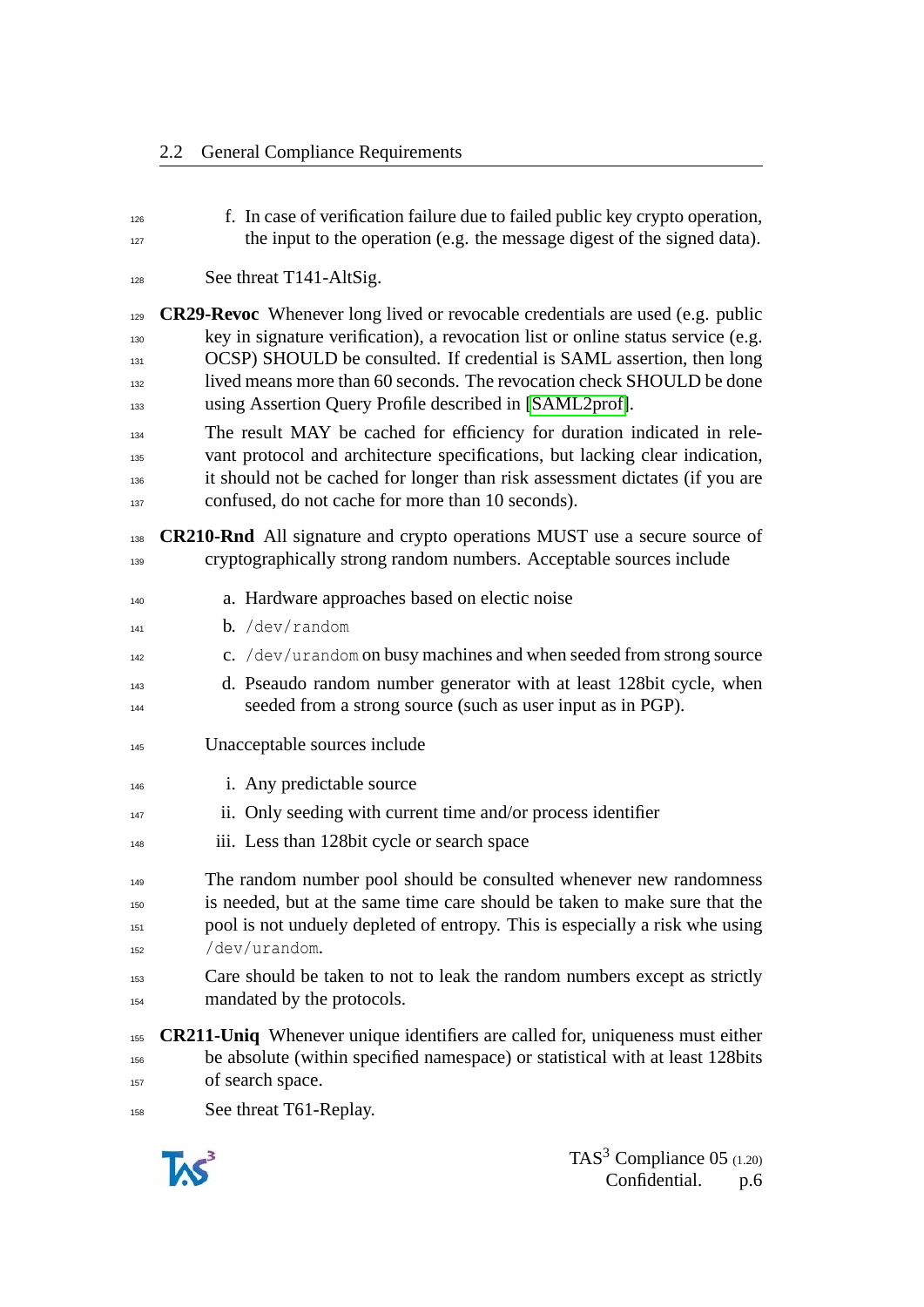**CR212-Trail** Audit trail, including logs, MUST be digitally signed or otherwise tamper proof. Tamperproofness MUST achieve at least the security level equivalent to using any of the following cipher suites (assuming safe and sound key management practises): **a.** RSA1024-SHA1 164 b. DSA1024-SHA1 Depending on circumstances, such as hosting of services in a untrusted data center, the logs SHOULD also be encrypted to achieve a security level equivalent to using any of the following cipher suites (assuming safe and sound key management practises): i. RSA1024-SHA1-AES128-CBC **ii.** DSA1024-SHA1-AES128-CBC 171 See threat T142-Tamper. This compliance requirement addresses Reqs. *D1.2-2.17-AuditUntamp*, *D1.2-2.15-Resp*, *D1.2-6.10-Redress*, *D1.2-6.17-TechBind*, *D1.2-4.4-*  $CourtProof.$  **CR213-Backup** All backups or batch data transfers MUST be in encrypted form ensuring security level equivalent to using any of the following cipher suites (assuming safe and sound key management practises): a. RSA1024-AES128-CBC b. DSA1024-AES128-CBC See threat *T101-LeakBackup* and Req. *D1.2-2.21-DataProtLaw*. **CR214-CertSAML** If SAML assertions are involved the software implementa- tion MUST have passed the relevant SAML certification administered by the Liberty Alliance certification program. **CR215-CertIDWSF** If Liberty ID-WSF is involved the software implementation MUST have passed the relevant certification administered by the Liberty Alliance certification program. **CR216-EntAn** When Systems Entities are required to authenticate each other or assymmetrically one party, HTTPS MUST be supported and other X509v3 certificate based methods (PKI) MAY be supported. HTTP Authentication header based methods MAY be supported.

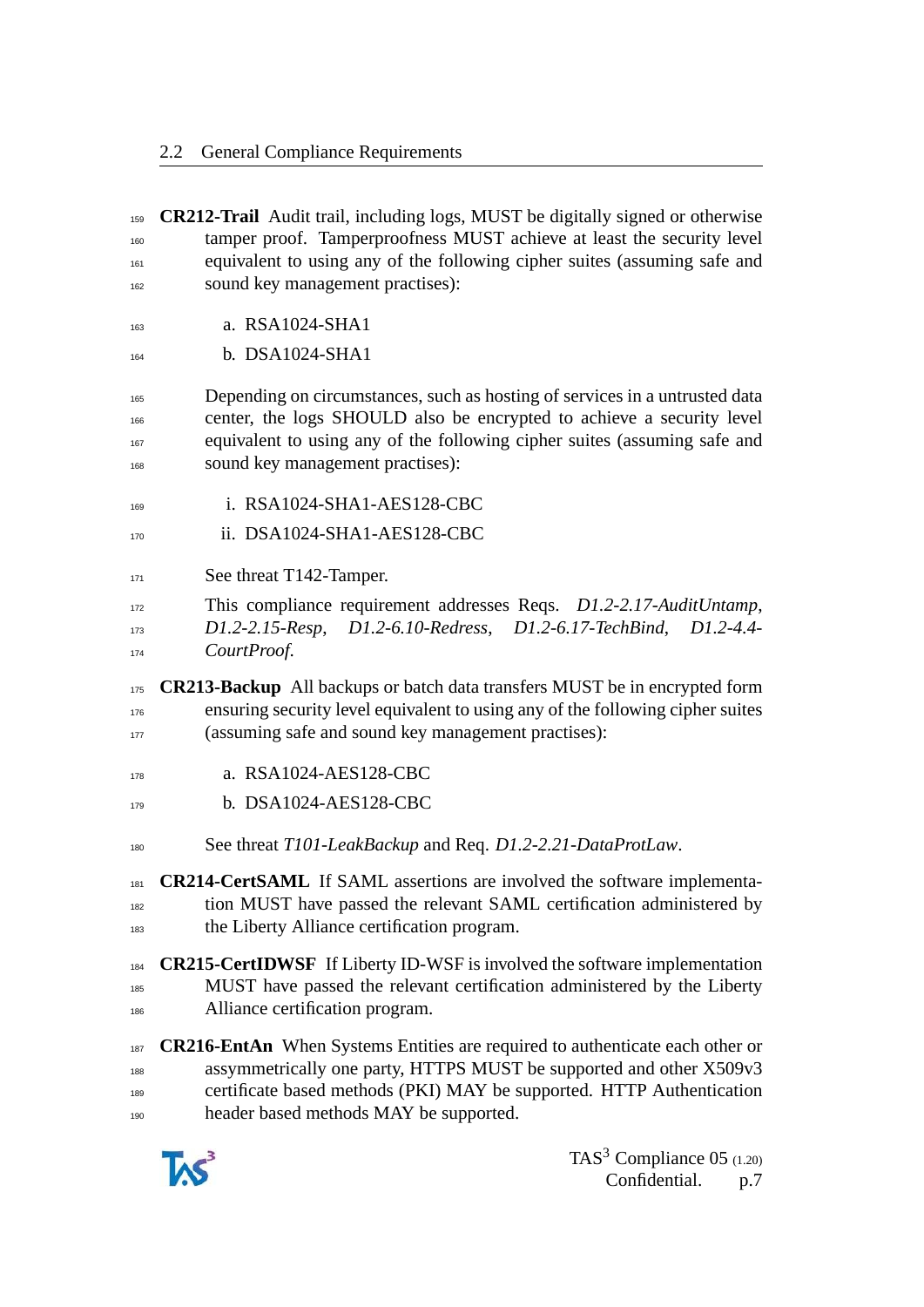- 191 Authentication requirement CAN be satisfied at VPN, SSL, or application layer (e.g. application layer credentials or trusted digital signature over data). In any case, the authentication MUST be part of the audit trail in a cryptographically strong way and SHOULD be referenced by the summary audit events.
- This satisfies Req. *D1.2-7.3-An*.

 **CR217-CertCert** Certificates used for entity authentication and digital signa- tures MUST be obtained from a trustworthy authority. Designation of ac- ceptable authorities MUST be made in the Governance Agreement of the Trust Network.

 **CR218-PrivKey** Private Keys MUST be adequately protected. In the minimum this should mean procedural protections against exposure during generation, certification, install, and backup, as well as operational protection using file system permissions. Disclosure of private keys MUST be on strictly need to know basis.

### <span id="page-7-0"></span>**2.3 Compliance Requirements for Governing Agreements**

- **CR30-GA** Governing Agreement should at least address
- a. Governance structure, such as advisory and audit boards
- b. Criteria to join and stay on the network, including certification and audits (Req. *D1.2-6.14-Compat*)
- **c.** Process for removal from the network
- d. Process for complaints, arbitration, and disciplinary action (Req. *D1.2-6.9-Complaint*)
- e. Commercial liability and its fair appropriation
- f. Liability due to negligence in criminal cases and its fair appropriation
- g. Privacy protection
- 217 h. Redress for users that have suffered unwarranted disclosure (Req. *D1.2-6.10-Redress*)
- i. Minimal mandatory security practises and policies (Reqs. *D1.2-6.11- Confid* and *D1.2-6.15-MinPolicy*)
- j. Acceptable use for Service Providers
- k. Acceptable use for Users

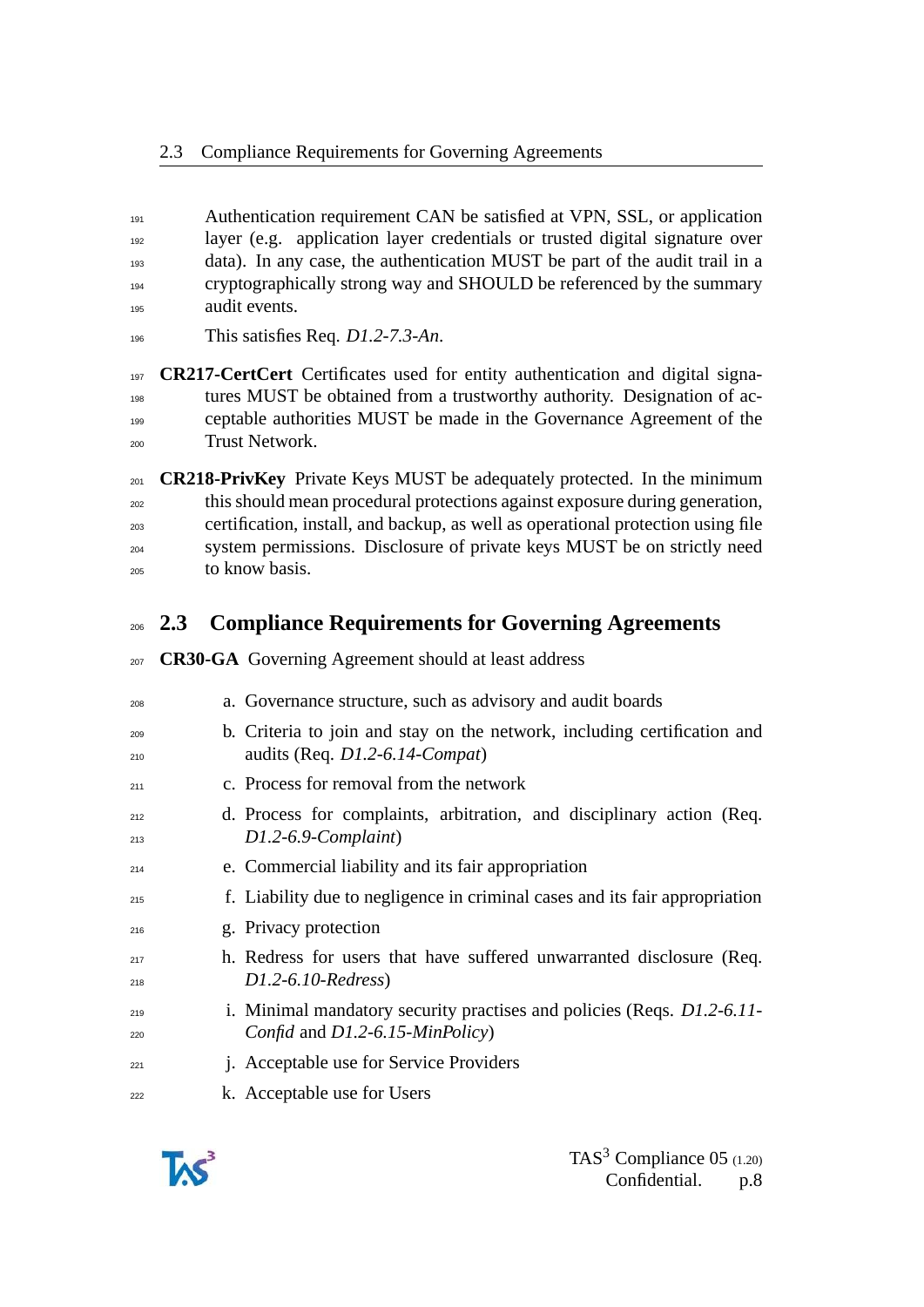| 223        | 1. Requirement to be legally bound (Reqs. D1.2-6.16-Bound and D1.2-                                                                       |  |
|------------|-------------------------------------------------------------------------------------------------------------------------------------------|--|
| 224        | $6.17$ -TechBind)                                                                                                                         |  |
| 225        | <b>CR31-CheckList</b> Any prospective Trust Network member should document the                                                            |  |
| 226        | answer to the following questions:                                                                                                        |  |
| 227        | a. Are you collecting or using PII as part of the service?                                                                                |  |
| 228        | b. Do you have a Privacy Policy that you are bound to follow?                                                                             |  |
| 229        | c. Do you use PII for any purpose other than providing the service?                                                                       |  |
| 230<br>231 | d. Do you get User's consent or let him opt out before his information is<br>used for other purposes than providing the specific service? |  |
| 232        | e. Do you share PII beyond your company or family of companies?                                                                           |  |
| 233        | f. Do you get user's consent or let him opt out before your share his                                                                     |  |
| 234        | information with any other company not needed to provide the specific<br>service?                                                         |  |
| 235        | g. Do you allow user to manage these preferences over time and change                                                                     |  |
| 236<br>237 | my options?                                                                                                                               |  |
|            | 24 Compliance Dequirements for Trust Cuaranters                                                                                           |  |

2.4 Compliance Requirements for Trust Guarantors

# <span id="page-8-0"></span>**2.4 Compliance Requirements for Trust Guarantors**

- **CR41-CoI** Trusted Guarantor MUST NOT have a conflict of interest with any of the parties that are designed to trust it.
- **CR42-Records** Trust Guarantor MUST maintain credible business records, in-cluding:
- a. Members of the Trust Network (see CR24-File).

# <span id="page-8-1"></span>**2.5 Compliance Requirements for Service Providers**

 **CR51-DNSpub** Service Provider MUST use DNS to publish its network ad- dresses in a symbolic form. This requirement facilitates reconfigurations of the network. It is a well accepted "best practise".

**CR52-BPM** Service Provider's business processes MUST be modelled.

 **CR53-DontLogTok** Service Requester SHOULD NOT log, even in encrypted form, the the tokens destined to the Service Responder or other parties if threat T107-LogTokLeak is a concern. If audit trail requires logging tokens, then the tokens must be blinded so that the correlatable part is not visible or

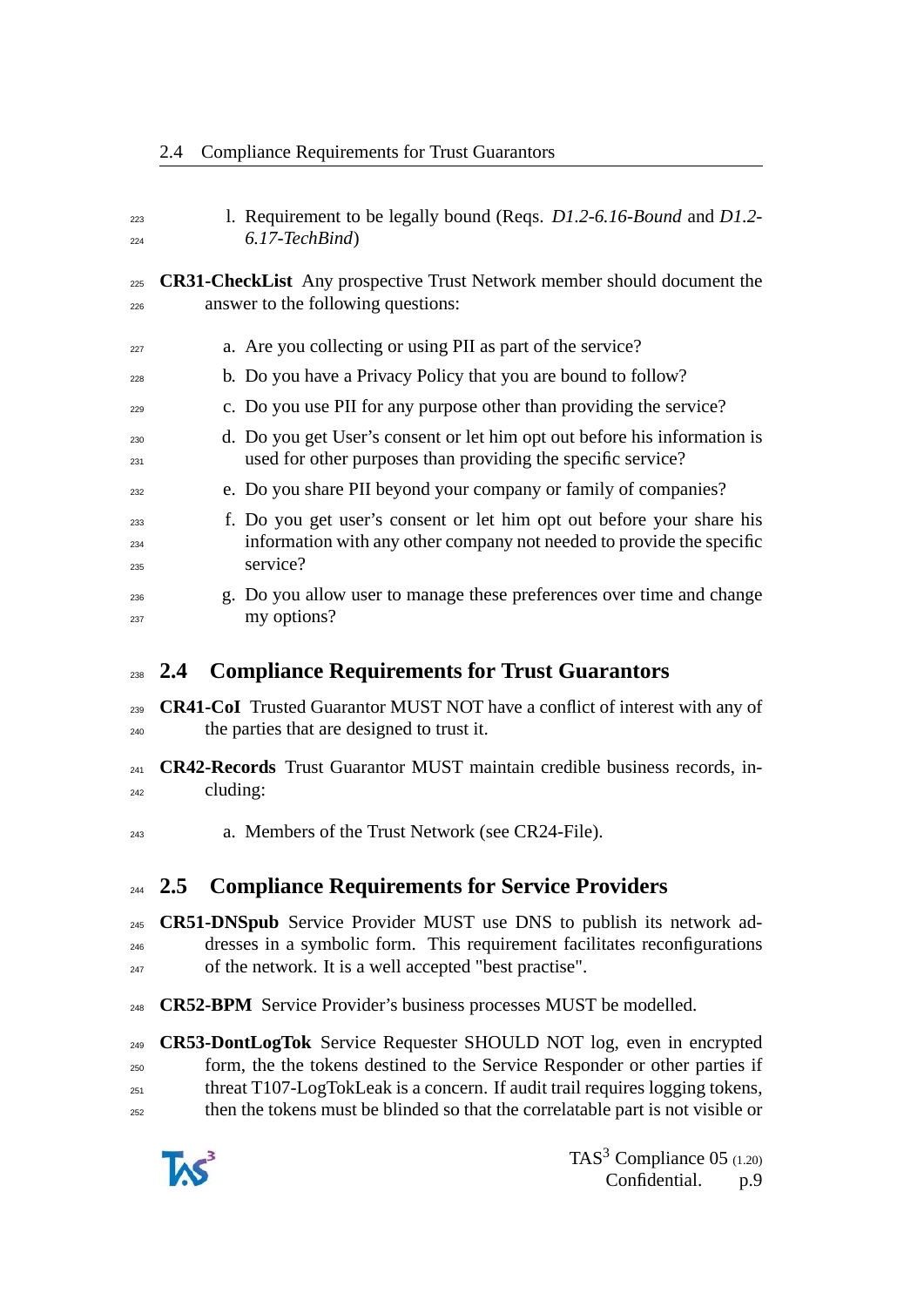- the token MUST be encrypted such that legitimate viewers of audit trail can decrypt it, but SP itself can not.
- Compliance with this requirement is established with audits.
- **CR54-CorrConsent** Service Provider MUST have user's consent before leaking a correlation handle of any kind.

 **CR55-MDExp** Service Provider MUST implement Well-Known Location (WKL) method of metadata export, see [\[SAML2meta\]](#page-14-2) section 4.1 "Pub- lication and Resolution via Well-Known Location", p.29, for normative de-scription of this method.

- **CR56-MDImp** Service Provider MUST implement Well-Known Location (WKL) method of metadata import, see [\[SAML2meta\]](#page-14-2) section 4.1 "Pub- lication and Resolution via Well-Known Location", p.29, for normative de- scription of this method. The Import MUST NOT unintentionally lead to a trust relationship.
- **CR57-VfyAn** Service Provider MUST authenticate the Service Requester ac-cording to CR216-EntAn.
- **CR58-An** Service Provider MUST authenticate itself to the Service Requester according to CR216-EntAn.

### <span id="page-9-0"></span>**2.6 Compliance Requirements for Service Requesters**

 **CR61-DNS** Service Requester MUST use DNS to resolve names. This require- ment facilitates configuration and provides a load balancing method (round robin DNS) for the SPs. DNS query results MUST NOT be cached beyond their TTL.

 **CR65-MDExp** Service Requester MUST implement Well-Known Location (WKL) method of metadata export, see [\[SAML2meta\]](#page-14-2) section 4.1 "Pub- lication and Resolution via Well-Known Location", p.29, for normative de-scription of this method.

 **CR66-MDImp** Service Requester MUST implement Well-Known Location (WKL) method of metadata import, see [\[SAML2meta\]](#page-14-2) section 4.1 "Pub- lication and Resolution via Well-Known Location", p.29, for normative de-<sup>283</sup> scription of this method. The Import MUST NOT unintentionally lead to a trust relationship.

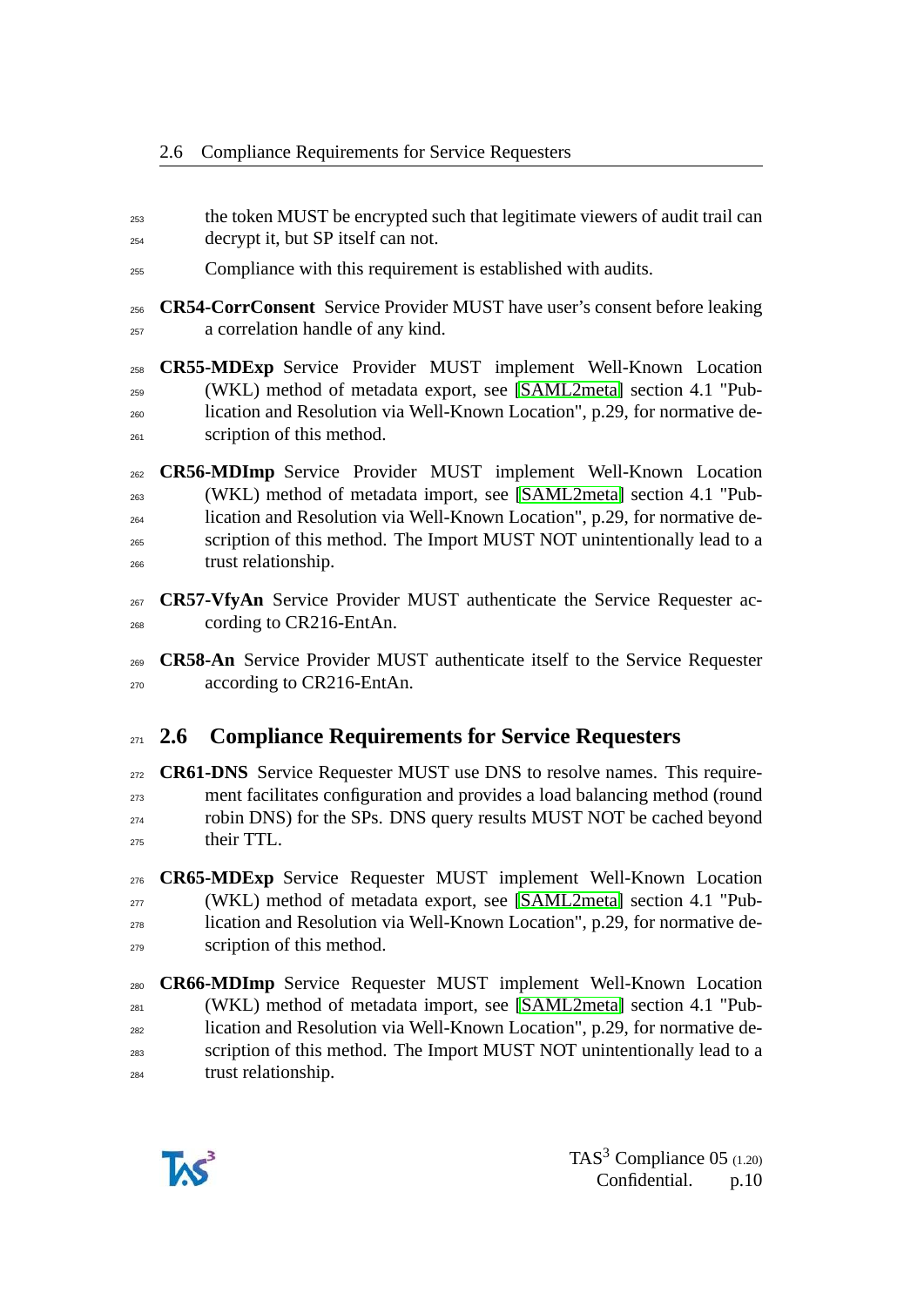- **CR67-VfyAn** Service Requester MUST authenticate the Service Provider ac-cording to CR216-EntAn.
- **CR68-An** Service Requester MUST authenticate itself to the Service Provider according to CR216-EntAn.

# <span id="page-10-0"></span>**2.7 Compliance Requirements for Databases Storing PII**

- Since Databases Storing Personally Identifiable Information (PII) usually are SPs, the requirements for SP also apply.
- A future version of this document will specify in detail
- Special encryption concerns
- Special privacy protection
- Record keeping and audit

### <span id="page-10-1"></span> **2.8 General Compliance Requirements for Trusted Third Par-ties**

 **CR81-CoI** Trusted Third Party MUST NOT have a conflict of interest with any of the parties that are designed to trust it.

### <span id="page-10-2"></span>**2.9 Compliance Requirements for Identity Provider**

**CR91-CoI** Identity Provider MUST NOT have a conflict of interest with any of the Service Providers or Users. In general, IdP functions can not be per-formed by a SP.

 **CR95-MDExp** Identity Provider MUST implement Well-Known Location (WKL) method of metadata export, see [\[SAML2meta\]](#page-14-2) section 4.1 "Pub- lication and Resolution via Well-Known Location", p.29, for normative de-307 scription of this method.

 **CR96-MDImp** Identity Provider MUST implement Well-Known Location (WKL) method of metadata import, see [\[SAML2meta\]](#page-14-2) section 4.1 "Pub- lication and Resolution via Well-Known Location", p.29, for normative de-311 scription of this method. The Import MUST NOT unintentionally lead to a 312 trust relationship.

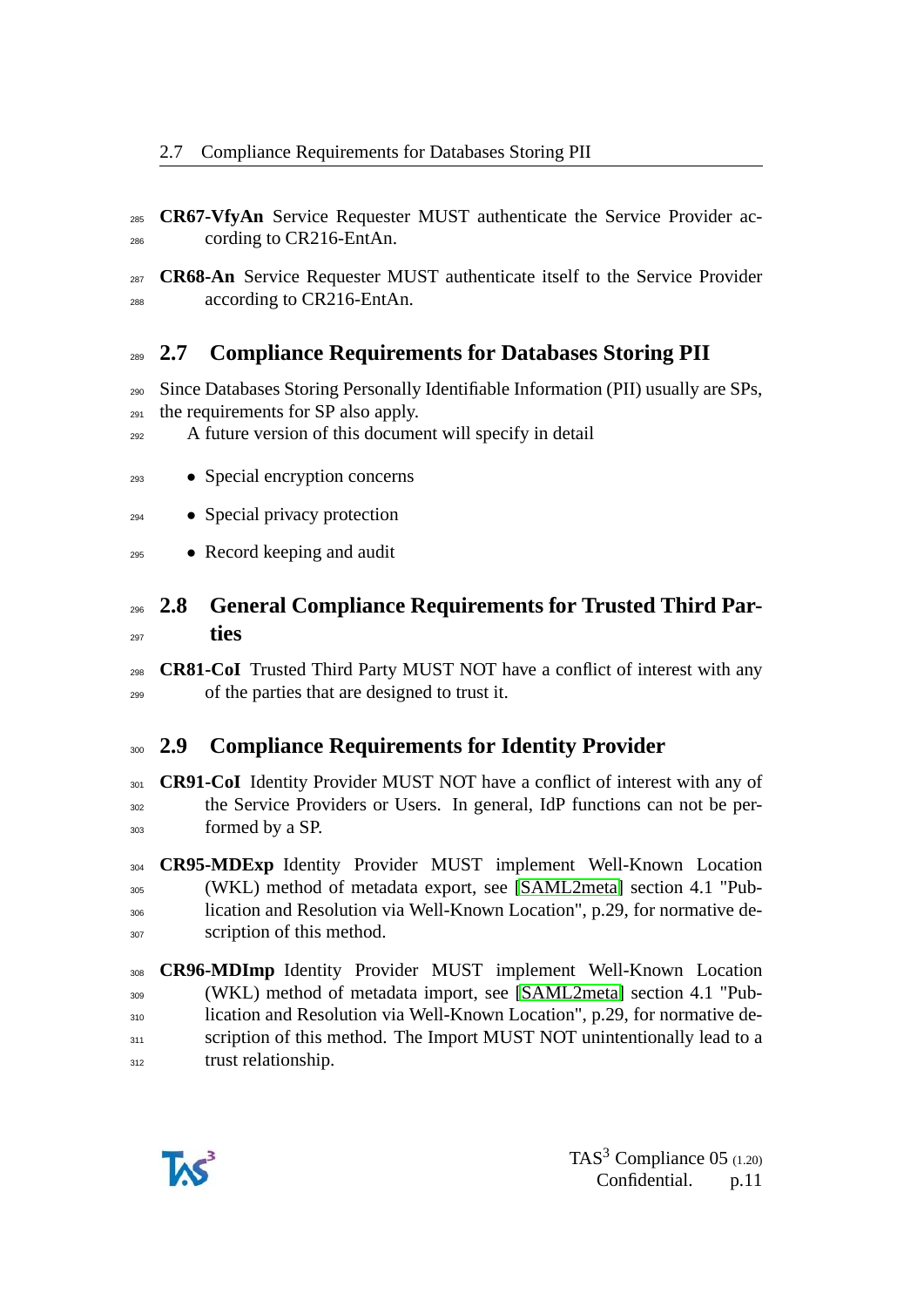#### <span id="page-11-0"></span>**2.10 Compliance Requirements for Discovery Providers**

 **CR101-CoI** Discovery Providers MUST NOT have a conflict of interest with any of the Service Providers or Users. In general, the discovery and token 316 mapping functions can not be performed by a SP.

**CR105-MDExp** Discovery Service MUST implement Well-Known Location (WKL) method of metadata export, see [\[SAML2meta\]](#page-14-2) section 4.1 "Pub- lication and Resolution via Well-Known Location", p.29, for normative de-scription of this method.

 **CR106-MDImp** Discovery Service MUST implement Well-Known Location (WKL) method of metadata import, see [\[SAML2meta\]](#page-14-2) section 4.1 "Pub- lication and Resolution via Well-Known Location", p.29, for normative de-<sup>324</sup> scription of this method. The Import MUST NOT unintentionally lead to a trust relationship.

### <span id="page-11-1"></span> **2.11 Compliance Requirements for Trust and Reputation Provider**

 **CR111-CoI** Trust and Reputation Provider MUST NOT have a conflict of inter- est with any of the Service Providers or Users to which it provides trust scorings.

### <span id="page-11-2"></span>**2.12 Compliance Requirements for Audit Provider**

 **CR121-CoI** Audit Provider, Audit Event Bus operator, or shared Event Bus Operator MUST NOT have a conflict of interest with any of the Service Providers or Users. In general, apart from SP internal audit, the audit func-tions can not be performed by a SP.

# <span id="page-11-3"></span>**2.13 TAS**<sup>3</sup> **-Lite Compliance Profile**

337 The compliance requirements have been drafted to ensure true security and ac- countability. However we recognize that some of the compliance requirements are quite onerous and could be a hindrance to TAS<sup>3</sup> adoption in some low value  $_{340}$  situations. Therefore we define in this section a TAS<sup>3</sup>-Lite profile that can be used <sup>341</sup> in low value situations as long as the risks are recongnized and the deployment is not misrepresented as fully TAS<sup>3</sup> compliant. The TAS<sup>3</sup>-Lite relaxations are as follows:

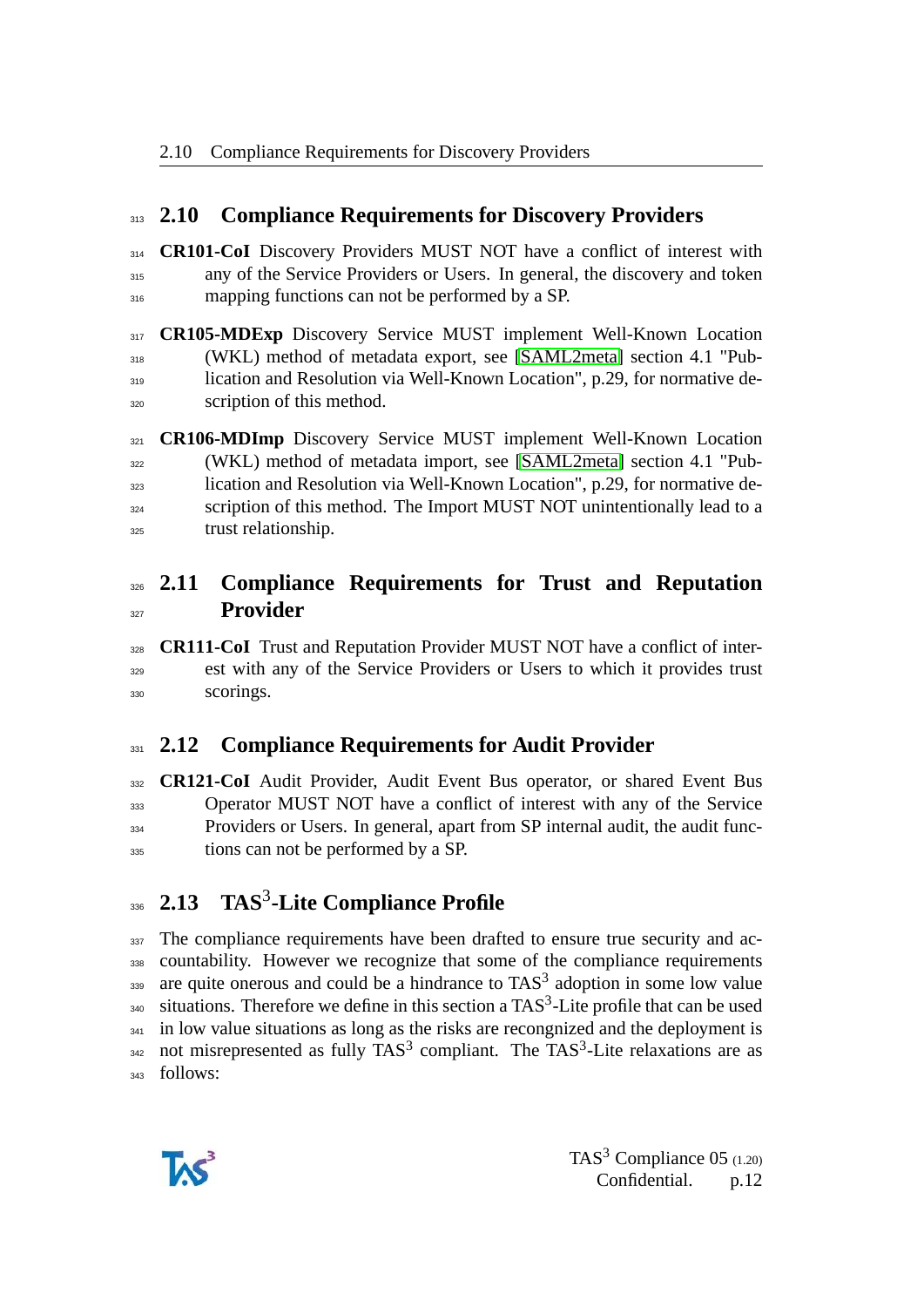1. CR24-File and CR25-Policy are dropped. Informal means should be used to 345 achieve the same end result. Dropping these requirements seriously compro- mises the ability of the Trust Network and the Users to hold parties account $able$ .

 2. CR214-CertSAML and CR215-CertIDWSF are dropped due to financial cost of the certification. Attending cheaper informal interop events is still highly recommended.

3. CR217-CertCert is dropped. Self-certification is allowed.

 4. CR30-GA is dropped. Informal governance structure is allowed. The conse- quence of this is most likely that parties can not be held responsible in case of serious violations.

5. CR52-BPM is dropped. Informal modelling is still recommended.

# <span id="page-12-0"></span>**3 Future Work**

• Elaborate more compliance categories

# **References**

<span id="page-12-2"></span><span id="page-12-1"></span>

| 359<br>360<br>361 | [TAS3BIZ]   | Sampo Kellomäki, ed.: "TAS3 Business Model", TAS3 Con-<br>sortium, 2009. Document: draft-sampo-tas3-biz-model-2009-<br>v03.pdf           |
|-------------------|-------------|------------------------------------------------------------------------------------------------------------------------------------------|
| 362<br>363        |             | [TAS3THREAT] Sampo Kellomäki, ed.: "TAS3 Threat Analysis", TAS3 Consor-<br>tium, 2009. Document: tas3-threats-vXX.pdf                    |
| 364<br>365        | [TAS3ARCH]  | Sampo Kellomäki, ed.: "TAS3 Architecture", TAS3 Consor-<br>tium, 2009. Document: tas3-arch-vXX.pdf                                       |
| 366<br>367        | [TAS3PROTO] | Sampo Kellomäki, ed.: "TAS3 Protocols and Concrete Architec-<br>ture", TAS3 Consortium, 2009. Document: tas3-proto-vXX.pdf               |
| 368<br>369<br>370 |             | [TAS3COMPLIANCE] Sampo Kellomäki, ed.: "TAS3 Compliance Require-<br>ments", TAS3 Consortium, 2009. Document: tas3-compliance-<br>vXX.pdf |
| 371<br>372        | [TAS3GLOS]  | Sampo Kellomäki, ed.: "TAS3 Gloassary", TAS3 Consortium,<br>2009. Document: tas3-glossary-vXX.pdf                                        |

<span id="page-12-3"></span>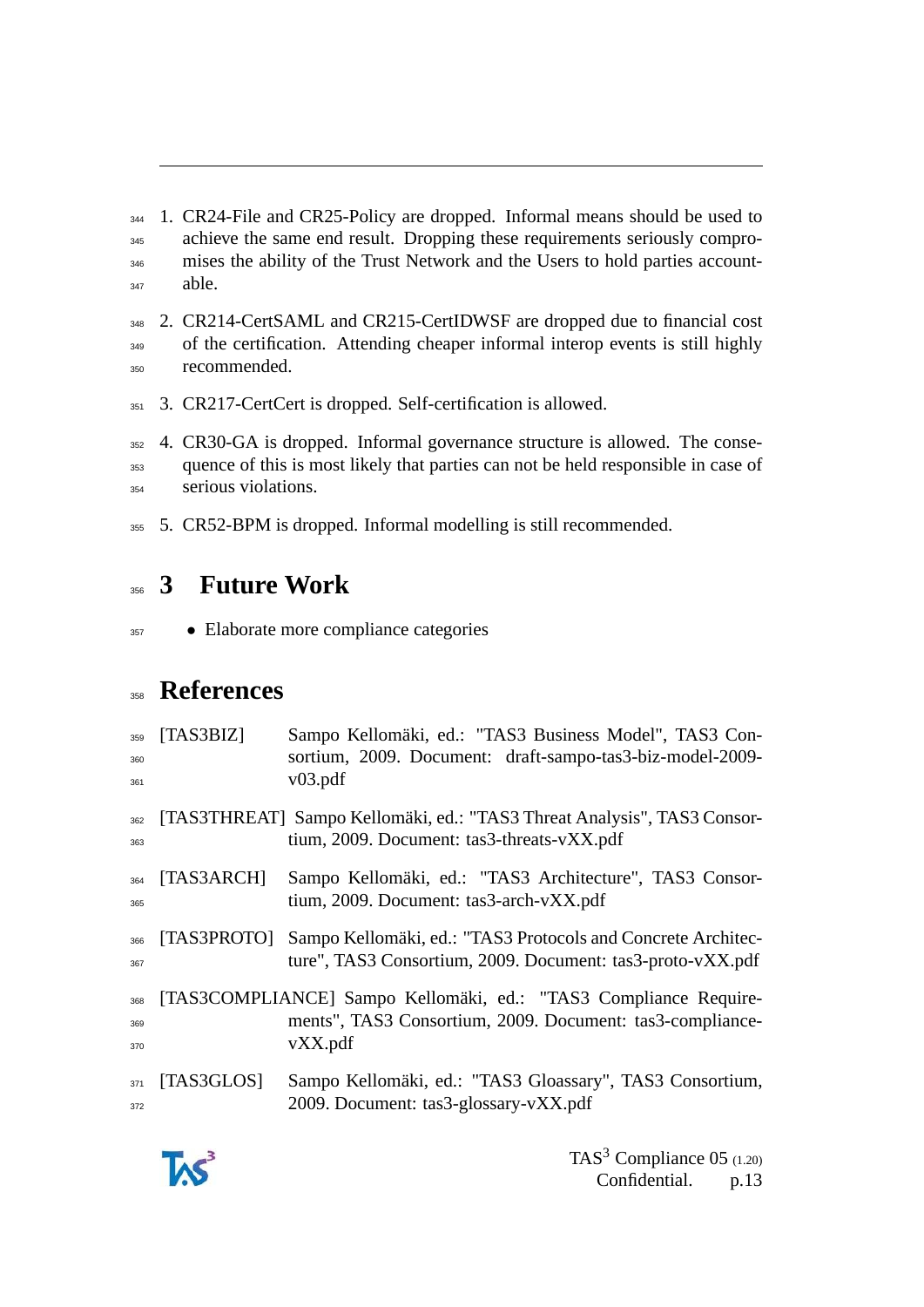<span id="page-13-1"></span><span id="page-13-0"></span> [TAS3CONSOAGMT] "TAS3 Consortium Agreement", TAS3 Consortium, <sup>374</sup> 2008. (Not publicly available.) [IAF] Russ Cutler, ed.: "Identity Assurance Frame- work", Liberty Alliance, 2007. File: liberty-<sup>377</sup> identity-assurance-framework-v1.0.pdf (from http://projectliberty.org/liberty/resource\_center/papers) 379 [IGF] "An Overview of the Identity Governance Framework", Liberty Alliance, 2007. File: overview-id-governance-framework-v1.0.pdf (from http://projectliberty.org/liberty/resource\_center/papers) [LibertyLegal] Victoria Sheckler, ed.: "Contractual Framework Outline for Circles of Trust", Liberty Alliance, 2007. File: Liberty Legal Frameworks.pdf (from http://projectliberty.org/liberty/resource\_center/papers) [SAML11core] SAML 1.1 Core, OASIS, 2003 [SAML11bind] "Bindings and Profiles for the OASIS Security Assertion Markup Language (SAML) V1.1", Oasis Standard, 2.9.2003, oasis-sstc-saml-bindings-1.1 [IDFF12] http://www.projectliberty.org/resources/specifications.php [IDFF12meta] Peted Davis, Ed., "Liberty Metadata Description and Discovery Specification", version 1.1, Liberty Alliance Project, 2004. (liberty-metadata-v1.1.pdf) [SAML2core] "Assertions and Protocols for the OASIS Security Assertion Markup Language (SAML) V2.0", Oasis Standard, 15.3.2005, saml-core-2.0-os [SAML2prof] "Profiles for the OASIS Security Assertion Markup Language (SAML) V2.0", Oasis Standard, 15.3.2005, saml-profiles-2.0-os [SAML2bind] "Bindings for the OASIS Security Assertion Markup Language (SAML) V2.0", Oasis Standard, 15.3.2005, saml-bindings-2.0- OS [SAML2context] "Authentication Context for the OASIS Security Assertion Markup Language (SAML) V2.0", Oasis Standard, 15.3.2005, saml-authn-context-2.0-os

<span id="page-13-2"></span>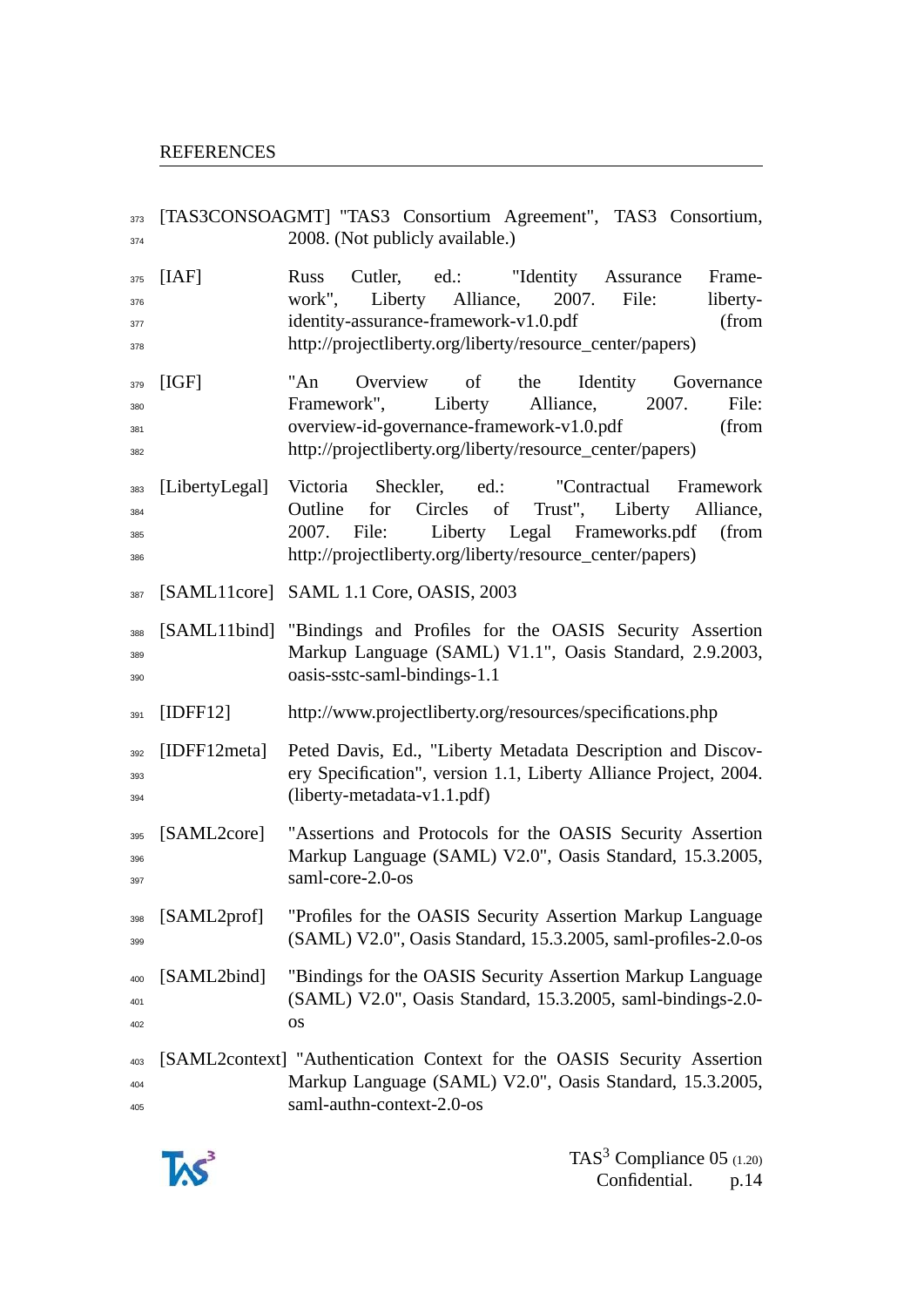#### REFERENCES

<span id="page-14-2"></span><span id="page-14-0"></span>

| 406<br>407<br>408        | [SAML2meta]              | Cantor, Moreh, Phipott, Maler, eds., "Metadata for the OA-<br>SIS Security Assertion Markup Language (SAML) V2.0", Oasis<br>Standard, 15.3.2005, saml-metadata-2.0-os                                                        |
|--------------------------|--------------------------|------------------------------------------------------------------------------------------------------------------------------------------------------------------------------------------------------------------------------|
| 409<br>410<br>411        |                          | [SAML2security] "Security and Privacy Considerations for the OASIS Security<br>Assertion Markup Language (SAML) V2.0", Oasis Standard,<br>15.3.2005, saml-sec-consider-2.0-os                                                |
| 412<br>413<br>414        | [SAML2conf]              | "Conformance Requirements for the OASIS Security Assertion<br>Markup Language (SAML) V2.0", Oasis Standard, 15.3.2005,<br>saml-conformance-2.0-os                                                                            |
| 415<br>416<br>417        |                          | [SAML2glossary] "Glossary for the OASIS Security Assertion Markup Lan-<br>guage (SAML) V2.0", Oasis Standard, 15.3.2005, saml-<br>glossary- $2.0$ -os                                                                        |
| 418<br>419<br>420<br>421 | $[XML-C14N]$             | <b>XML</b><br>Canonicalization<br>(non-exclusive),<br>http://www.w3.org/TR/2001/REC-xml-c14n-20010315;<br>J.<br>Boyer: "Canonical XML Version 1.0", W3C Recommendation,<br>15.3.2001, http://www.w3.org/TR/xml-c14n, RFC3076 |
| 422<br>423               | [XML-EXC-C14N] Exclusive | <b>XML</b><br>Canonicalization,<br>http://www.w3.org/TR/xml-exc-c14n/                                                                                                                                                        |
| 424                      | [Shibboleth]             | http://shibboleth.internet2.edu/shibboleth-documents.html                                                                                                                                                                    |
| 425<br>426               | [XMLENC]                 | "XML Encryption Syntax and Processing", W3C Recommenda-<br>tion, 10.12.2002, http://www.w3.org/TR/xmlenc-core                                                                                                                |
| 427<br>428               | [XMLDSIG]                | "XML-Signature Syntax and Processing", W3C Recommenda-<br>tion, 12.2.2002, http://www.w3.org/TR/xmldsig-core, RFC3275                                                                                                        |
| 429                      | [Disco2]                 | Liberty ID-WSF Discovery service 2.0                                                                                                                                                                                         |
| 430<br>431               | [ $Discount2$ ]          | Liberty ID-WSF Discovery service 1.1 (liberty-idwsf-disco-svc-<br>v1.2.pdf                                                                                                                                                   |
| 432                      | [SecMech2]               | Liberty ID-WSF 2.0 Security Mechanisms                                                                                                                                                                                       |
| 433                      |                          | [SOAPAuthn2] Liberty ID-WSF 2.0 Authentication Service                                                                                                                                                                       |
| 434<br>435               |                          | [SOAPBinding2] Liberty ID-WSF 2.0 framework document that pulls together<br>all aspects                                                                                                                                      |
| 436                      | $[$ DST21]               | Liberty Data Services Template 2.1                                                                                                                                                                                           |

<span id="page-14-1"></span>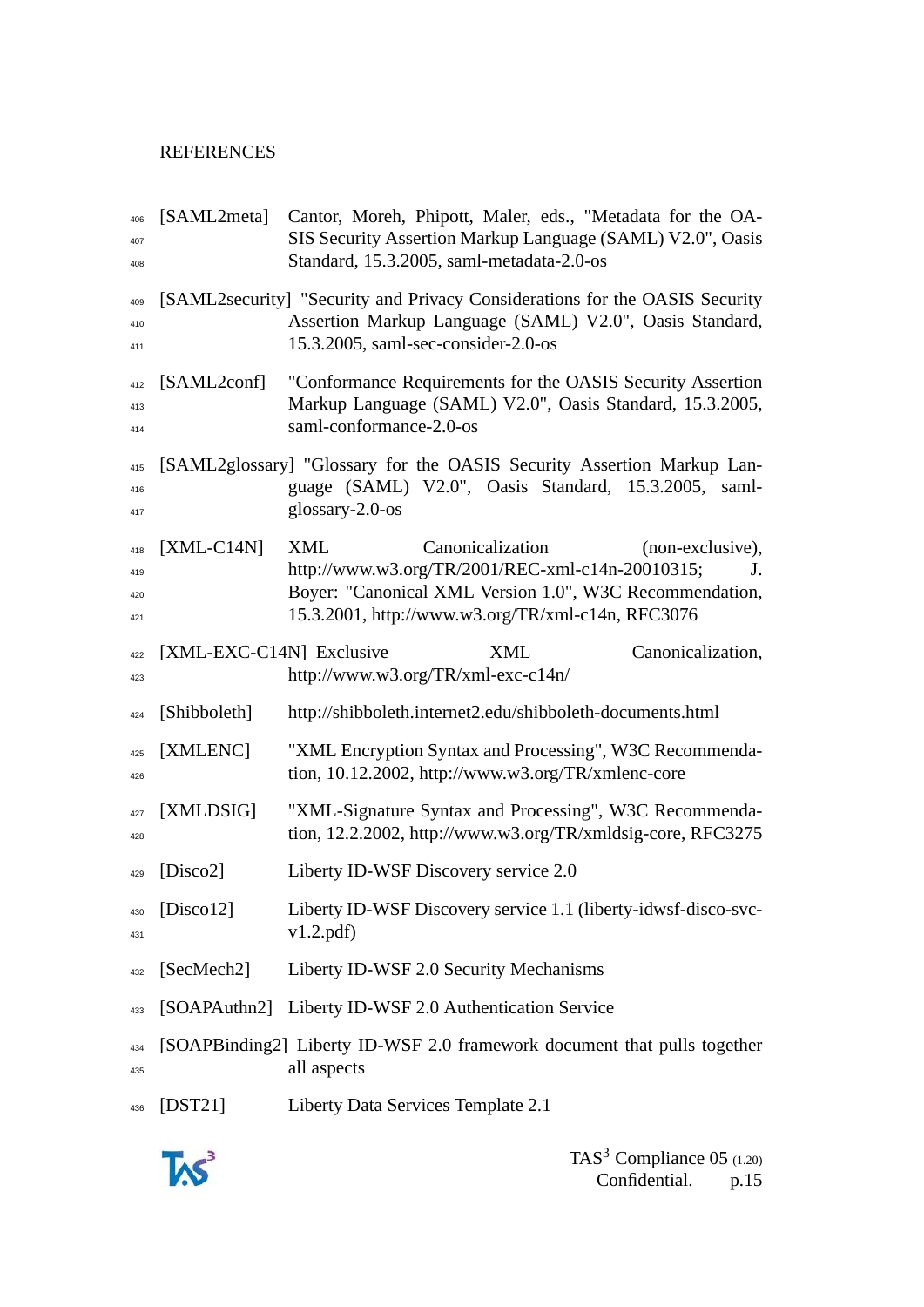#### REFERENCES

| 437               | $[$ DST20 $]$   | Liberty DST v2.0                                                                                                                                                    |
|-------------------|-----------------|---------------------------------------------------------------------------------------------------------------------------------------------------------------------|
| 438               | $[$ DST11]      | Liberty DST v1.1                                                                                                                                                    |
| 439               | [IDDAP]         | Liberty Identity based Directory Access Protocol                                                                                                                    |
| 440               | [IDPP]          | Liberty Personal Profile specification.                                                                                                                             |
| 441               | [Interact11]    | Liberty ID-WSF Interaction Service protocol 1.1                                                                                                                     |
| 442               | [FF12]          | Liberty ID Federation Framework 1.2, Protocols and Schemas                                                                                                          |
| 443               | [SUBS2]         | Liberty Subscriptions and Notifications specification                                                                                                               |
| 444<br>445<br>446 | [Schema $1-2$ ] | Henry S. Thompson et al. (eds): XML Schema Part 1:<br>Structures, 2nd Ed., WSC Recommendation, 28. Oct. 2004,<br>http://www.w3.org/2002/XMLSchema                   |
| 447               | [XML]           | http://www.w3.org/TR/REC-xml                                                                                                                                        |
| 448<br>449        | [RFC1950]       | P. Deutcsh, J-L. Gailly: "ZLIB Compressed Data Format Speci-<br>fication version 3.3", Aladdin Enterprises, Info-ZIP, May 1996                                      |
| 450<br>451        | [RFC1951]       | P. Deutcsh: "DEFLATE Compressed Data Format Specification<br>version 1.3", Aladdin Enterprises, May 1996                                                            |
| 452<br>453        | [RFC1952]       | P. Deutcsh: "GZIP file format specification version 4.3", Aladdin<br>Enterprises, May 1996                                                                          |
| 454               | $[RFC2246]$     | TLS <sub>v1</sub>                                                                                                                                                   |
| 455               | [RFC2251]       | <b>LDAP</b>                                                                                                                                                         |
| 456<br>457        | [RFC3548]       | S. Josefsson, ed.: "The Base16, Base32, and Base64 Data En-<br>codings", July 2003. (Section 4 describes Safebase64)                                                |
| 458<br>459        | [RFC2119]       | S. Bradner, ed.: "Key words for use in RFCs to Indicate Require-<br>ment Levels", Harvard University, 1997.                                                         |
| 460<br>461<br>462 | [MS-MWBF]       | Microsoft<br>Web<br><b>Browser</b><br>Federated<br>Sign-On<br>Protocol<br>http://msdn2.microsoft.com/en-<br>Specification,<br>20080207,<br>us/library/cc236471.aspx |

<span id="page-15-0"></span>